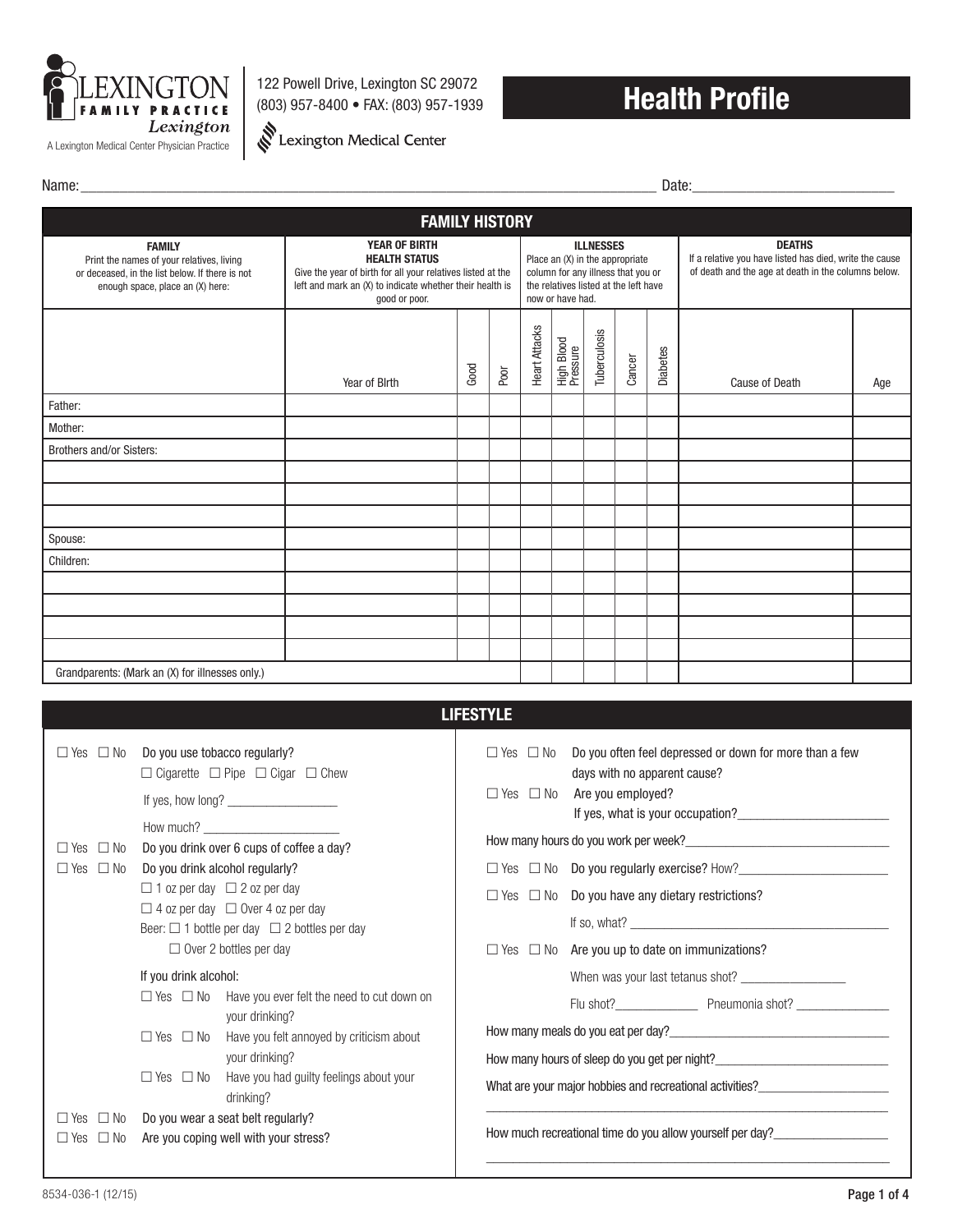## **MEDICATIONS**

\_\_\_\_\_\_\_\_\_\_\_\_\_\_\_\_\_\_\_\_\_\_\_\_\_\_\_\_\_\_\_\_\_\_\_\_\_\_\_\_\_\_\_\_\_\_\_\_\_\_\_\_\_\_\_\_\_\_\_\_\_\_\_\_\_\_\_\_\_\_\_\_\_\_\_\_\_\_\_\_\_\_\_\_\_\_\_\_\_\_\_\_\_\_\_\_\_\_\_\_\_\_\_\_\_\_\_\_\_\_\_\_\_\_\_\_\_\_\_\_\_\_\_\_ \_\_\_\_\_\_\_\_\_\_\_\_\_\_\_\_\_\_\_\_\_\_\_\_\_\_\_\_\_\_\_\_\_\_\_\_\_\_\_\_\_\_\_\_\_\_\_\_\_\_\_\_\_\_\_\_\_\_\_\_\_\_\_\_\_\_\_\_\_\_\_\_\_\_\_\_\_\_\_\_\_\_\_\_\_\_\_\_\_\_\_\_\_\_\_\_\_\_\_\_\_\_\_\_\_\_\_\_\_\_\_\_\_\_\_\_\_\_\_\_\_\_\_\_

List medications that you take (dose and frequency):

List allergies to any medications:

**PAST HISTORY**

\_\_\_\_\_\_\_\_\_\_\_\_\_\_\_\_\_\_\_\_\_\_\_\_\_\_\_\_\_\_\_\_\_\_\_\_\_\_\_\_\_\_\_\_\_\_\_\_\_\_\_\_\_\_\_\_\_\_\_\_\_\_\_\_\_\_\_\_\_\_\_\_\_\_\_\_\_\_\_\_\_\_\_\_\_\_\_\_\_\_\_\_\_\_\_\_\_\_\_\_\_\_\_\_\_\_\_\_\_\_\_\_\_\_\_\_\_\_\_\_\_\_\_\_ \_\_\_\_\_\_\_\_\_\_\_\_\_\_\_\_\_\_\_\_\_\_\_\_\_\_\_\_\_\_\_\_\_\_\_\_\_\_\_\_\_\_\_\_\_\_\_\_\_\_\_\_\_\_\_\_\_\_\_\_\_\_\_\_\_\_\_\_\_\_\_\_\_\_\_\_\_\_\_\_\_\_\_\_\_\_\_\_\_\_\_\_\_\_\_\_\_\_\_\_\_\_\_\_\_\_\_\_\_\_\_\_\_\_\_\_\_\_\_\_\_\_\_\_

\_\_\_\_\_\_\_\_\_\_\_\_\_\_\_\_\_\_\_\_\_\_\_\_\_\_\_\_\_\_\_\_\_\_\_\_\_\_\_\_\_\_\_\_\_\_\_\_\_\_\_\_\_\_\_\_\_\_\_\_\_\_\_\_\_\_\_\_\_\_\_\_\_\_\_\_\_\_\_\_\_\_\_\_\_\_\_\_\_\_\_\_\_\_\_\_\_\_\_\_\_\_\_\_\_\_\_\_\_\_\_\_\_\_\_\_\_\_\_\_\_\_\_ \_\_\_\_\_\_\_\_\_\_\_\_\_\_\_\_\_\_\_\_\_\_\_\_\_\_\_\_\_\_\_\_\_\_\_\_\_\_\_\_\_\_\_\_\_\_\_\_\_\_\_\_\_\_\_\_\_\_\_\_\_\_\_\_\_\_\_\_\_\_\_\_\_\_\_\_\_\_\_\_\_\_\_\_\_\_\_\_\_\_\_\_\_\_\_\_\_\_\_\_\_\_\_\_\_\_\_\_\_\_\_\_\_\_\_\_\_\_\_\_\_\_\_

\_\_\_\_\_\_\_\_\_\_\_\_\_\_\_\_\_\_\_\_\_\_\_\_\_\_\_\_\_\_\_\_\_\_\_\_\_\_\_\_\_\_\_\_\_\_\_\_\_\_\_\_\_\_\_\_\_\_\_\_\_\_\_\_\_\_\_\_\_\_\_\_\_\_\_\_\_\_\_\_\_\_\_\_\_\_\_\_\_\_\_\_\_\_\_\_\_\_\_\_\_\_\_\_\_\_\_\_\_\_\_\_\_\_\_\_\_\_\_\_\_\_\_ \_\_\_\_\_\_\_\_\_\_\_\_\_\_\_\_\_\_\_\_\_\_\_\_\_\_\_\_\_\_\_\_\_\_\_\_\_\_\_\_\_\_\_\_\_\_\_\_\_\_\_\_\_\_\_\_\_\_\_\_\_\_\_\_\_\_\_\_\_\_\_\_\_\_\_\_\_\_\_\_\_\_\_\_\_\_\_\_\_\_\_\_\_\_\_\_\_\_\_\_\_\_\_\_\_\_\_\_\_\_\_\_\_\_\_\_\_\_\_\_\_\_\_

\_\_\_\_\_\_\_\_\_\_\_\_\_\_\_\_\_\_\_\_\_\_\_\_\_\_\_\_\_\_\_\_\_\_\_\_\_\_\_\_\_\_\_\_\_\_\_\_\_\_\_\_\_\_\_\_\_\_\_\_\_\_\_\_\_\_\_\_\_\_\_\_\_\_\_\_\_\_\_\_\_\_\_\_\_\_\_\_\_\_\_\_\_\_\_\_\_\_\_\_\_\_\_\_\_\_\_\_\_\_\_\_\_\_\_\_\_\_\_\_\_\_\_ \_\_\_\_\_\_\_\_\_\_\_\_\_\_\_\_\_\_\_\_\_\_\_\_\_\_\_\_\_\_\_\_\_\_\_\_\_\_\_\_\_\_\_\_\_\_\_\_\_\_\_\_\_\_\_\_\_\_\_\_\_\_\_\_\_\_\_\_\_\_\_\_\_\_\_\_\_\_\_\_\_\_\_\_\_\_\_\_\_\_\_\_\_\_\_\_\_\_\_\_\_\_\_\_\_\_\_\_\_\_\_\_\_\_\_\_\_\_\_\_\_\_\_

List any surgeries and the year of occurance: \_\_\_\_\_\_\_\_\_\_\_\_\_\_\_\_\_\_\_\_\_\_\_\_\_\_\_\_\_\_\_\_\_\_

List any significant diseases and the year of occurrence: \_\_\_\_\_\_\_\_\_\_\_\_\_\_\_\_\_\_\_\_\_\_

List any serious injuries or accidents and the year of occurrence:\_\_\_\_\_\_\_\_\_\_\_\_\_\_\_\_\_\_\_\_\_\_\_\_\_\_\_\_\_\_\_\_\_\_\_\_\_\_\_\_\_\_\_\_\_\_\_\_\_\_\_\_\_\_\_\_\_\_\_\_\_\_\_\_\_\_\_\_\_\_\_\_\_\_\_

| <b>REVIEW OF SYSTEMS</b>                                                                                                                                                                                                       |                   |                     |              |  |  |  |
|--------------------------------------------------------------------------------------------------------------------------------------------------------------------------------------------------------------------------------|-------------------|---------------------|--------------|--|--|--|
| <b>SKIN</b>                                                                                                                                                                                                                    |                   |                     |              |  |  |  |
| Have you had any skin trouble - rashes, eczema, acne, skin cancer?                                                                                                                                                             | $\Box$ Frequently | $\Box$ Occasionally | $\Box$ Never |  |  |  |
| Have any skin growths or moles increased in size or changed color?                                                                                                                                                             | $\Box$ Yes        | $\Box$ No           |              |  |  |  |
|                                                                                                                                                                                                                                |                   |                     |              |  |  |  |
| List any other skin problems: example and a series of the state of the state of the state of the state of the state of the state of the state of the state of the state of the state of the state of the state of the state of |                   |                     |              |  |  |  |
| <b>HEAD</b>                                                                                                                                                                                                                    |                   |                     |              |  |  |  |
| Do you have severe headaches?                                                                                                                                                                                                  | $\Box$ Frequently | $\Box$ Occasionally | $\Box$ Never |  |  |  |
| Do you have episodes of dizziness or numbness, tingling or weakness in any part of your body?                                                                                                                                  | $\Box$ Frequently | $\Box$ Occasionally | $\Box$ Never |  |  |  |
|                                                                                                                                                                                                                                |                   |                     |              |  |  |  |
|                                                                                                                                                                                                                                |                   |                     |              |  |  |  |
| <b>EYES - EARS</b>                                                                                                                                                                                                             |                   |                     |              |  |  |  |
| Do you have any trouble hearing?                                                                                                                                                                                               | $\Box$ Frequently | $\Box$ Occasionally | $\Box$ Never |  |  |  |
| Do you wear glasses or contacts?                                                                                                                                                                                               | $\Box$ Frequently | $\Box$ Occasionally | $\Box$ Never |  |  |  |
| Do you see double or does your eyesight black out?                                                                                                                                                                             | $\Box$ Frequently | $\Box$ Occasionally | $\Box$ Never |  |  |  |
|                                                                                                                                                                                                                                |                   |                     |              |  |  |  |
| When was the last time you had your eyes examined by an optometrist/ophthalmologist?                                                                                                                                           |                   |                     |              |  |  |  |
| List any other eye or ear problems: example and a series of the state of the state of the state of the state of                                                                                                                |                   |                     |              |  |  |  |
| <b>NOSE</b>                                                                                                                                                                                                                    |                   |                     |              |  |  |  |
| Do you have any problems with allergies, sneezing or sinuses?                                                                                                                                                                  | $\Box$ Frequently | $\Box$ Occasionally | $\Box$ Never |  |  |  |
|                                                                                                                                                                                                                                |                   |                     |              |  |  |  |
|                                                                                                                                                                                                                                |                   |                     |              |  |  |  |
| <b>MOUTH</b>                                                                                                                                                                                                                   |                   |                     |              |  |  |  |
|                                                                                                                                                                                                                                |                   |                     |              |  |  |  |
| List any mouth problems:                                                                                                                                                                                                       |                   |                     |              |  |  |  |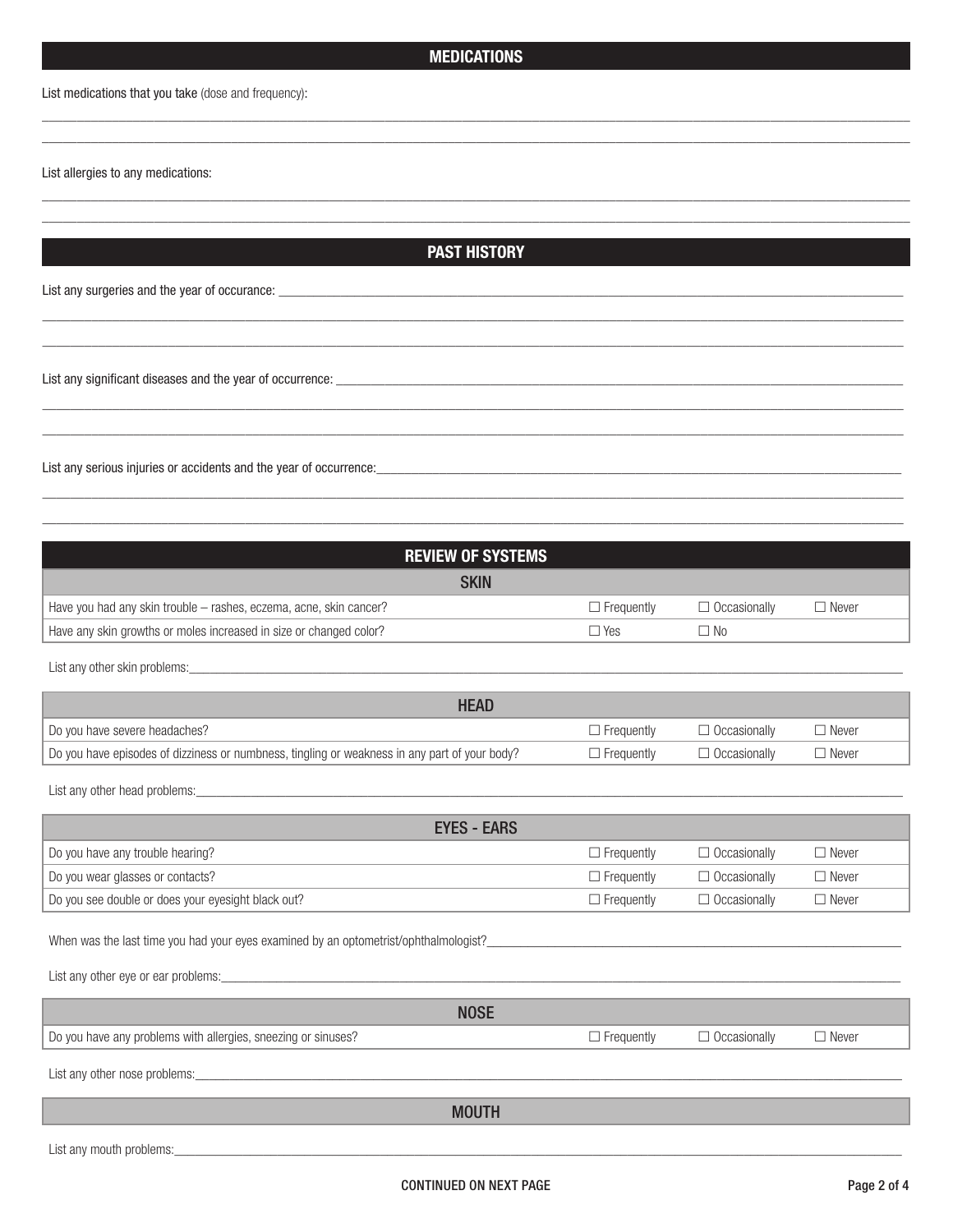| <b>RESPIRATORY (CHEST)</b>                                            |                   |                     |              |
|-----------------------------------------------------------------------|-------------------|---------------------|--------------|
| Do you have asthma?                                                   | $\Box$ Frequently | $\Box$ Occasionally | $\Box$ Never |
| Do you cough?                                                         | $\Box$ Frequently | $\Box$ Occasionally | $\Box$ Never |
| Do you cough up sputum or phlegm?                                     | $\Box$ Frequently | $\Box$ Occasionally | $\Box$ Never |
| Have you coughed up blood?                                            | $\Box$ Frequently | $\Box$ Occasionally | $\Box$ Never |
| Have you had tuberculosis or lived with someone who had tuberculosis? | $\Box$ Yes        | $\Box$ No           |              |
| Do you get unusually short of breath with activity? Give an example:  | $\Box$ Frequently | $\Box$ Occasionally | $\Box$ Never |

List any other respiratory (chest) problems:\_\_\_\_\_\_\_\_\_\_\_\_\_\_\_\_\_\_\_\_\_\_\_\_\_\_\_\_\_\_\_\_\_\_\_\_\_\_\_\_\_\_\_\_\_\_\_\_\_\_\_\_\_\_\_\_\_\_\_\_\_\_\_\_\_\_\_\_\_\_\_\_\_\_\_\_\_\_\_\_\_\_\_\_\_\_\_\_\_\_\_\_\_\_

| <b>CARDIOVASCULAR (HEART)</b>                                                      |                   |                     |              |  |  |
|------------------------------------------------------------------------------------|-------------------|---------------------|--------------|--|--|
| Have you had high blood pressure?                                                  | $\Box$ Yes        | $\square$ No        |              |  |  |
| Have you had a heart attack?                                                       | $\Box$ Yes        | □ No                |              |  |  |
| Do you have pains in your chest (angina) when walking, working or climbing stairs? | $\Box$ Frequently | $\Box$ Occasionally | $\Box$ Never |  |  |
| Does your heart beat irregularly or rapidly?                                       | $\Box$ Frequently | $\Box$ Occasionally | $\Box$ Never |  |  |
| Do you have to prop up in bed at night to breathe?                                 | $\Box$ Frequently | $\Box$ Occasionally | $\Box$ Never |  |  |
| Do you have cramping in your calves or thighs after walking?                       | $\Box$ Frequently | $\Box$ Occasionally | $\Box$ Never |  |  |

List any other cardiovascular (heart) concerns: \_\_\_\_\_\_\_\_\_\_\_\_\_\_\_\_\_\_\_\_\_\_\_\_\_\_\_\_\_\_\_\_\_

| <b>GASTROINTESTINAL (STOMACH)</b>                 |                   |                     |              |  |  |
|---------------------------------------------------|-------------------|---------------------|--------------|--|--|
| Have you had stomach ulcers?                      | $\Box$ Yes        | $\Box$ No           |              |  |  |
| Have you had gallstones or gallbladder trouble?   | $\Box$ Yes        | $\Box$ No           |              |  |  |
| Have you had jaundice (yellow eyes) or hepatitis? | $\Box$ Yes        | $\Box$ No           |              |  |  |
| Have you had rectal hemorrhoids?                  | $\Box$ Yes        | $\Box$ No           |              |  |  |
| Do you experience rectal bleeding?                | $\Box$ Frequently | $\Box$ Occasionally | $\Box$ Never |  |  |
| Do you experience constipation?                   | $\Box$ Frequently | $\Box$ Occasionally | $\Box$ Never |  |  |
| Do you experience indigestion?                    | $\Box$ Frequently | $\Box$ Occasionally | $\Box$ Never |  |  |

List any other gastrointestinal (stomach) problems:\_\_\_\_\_\_\_\_\_\_\_\_\_\_\_\_\_\_\_\_\_\_\_\_\_\_\_\_\_\_\_\_\_\_\_\_\_\_\_\_\_\_\_\_\_\_\_\_\_\_\_\_\_\_\_\_\_\_\_\_\_\_\_\_\_\_\_\_\_\_\_\_\_\_\_\_\_\_\_\_\_\_\_\_\_\_\_

| <b>GENITO-URINARY (KIDNEY)</b>                                    |                   |                     |              |  |  |  |
|-------------------------------------------------------------------|-------------------|---------------------|--------------|--|--|--|
| Have you had blood in your urine?                                 | $\Box$ Frequently | $\Box$ Occasionally | $\Box$ Never |  |  |  |
| Do you have trouble starting or stopping your stream?             | $\Box$ Frequently | $\Box$ Occasionally | $\Box$ Never |  |  |  |
| Do you have to get up more than once during the night to urinate? | $\Box$ Frequently | $\Box$ Occasionally | $\Box$ Never |  |  |  |
| Do you lose control of your bladder?                              | $\Box$ Frequently | $\Box$ Occasionally | $\Box$ Never |  |  |  |
| Do you use birth control? Which type:                             | $\Box$ Yes        | $\Box$ No           |              |  |  |  |

List any other genito-urinary (kidney) problems:\_\_\_\_\_\_\_\_\_\_\_\_\_\_\_\_\_\_\_\_\_\_\_\_\_\_\_\_\_\_\_\_\_\_\_\_\_\_\_\_\_\_\_\_\_\_\_\_\_\_\_\_\_\_\_\_\_\_\_\_\_\_\_\_\_\_\_\_\_\_\_\_\_\_\_\_\_\_\_\_\_\_\_\_\_\_\_\_\_

| <b>BONES – JOINT – MUSCLES</b>              |                   |                     |              |
|---------------------------------------------|-------------------|---------------------|--------------|
| Are your joints painfully swollen or stiff? | $\Box$ Frequently | $\Box$ Occasionally | $\Box$ Never |
| Have you had serious back trouble?          | $\Box$ Frequently | $\Box$ Occasionally | $\Box$ Never |
| Do you have arthritis?                      | $\Box$ Yes        | □ No                |              |

List any other bone, joint, or muscle problems: